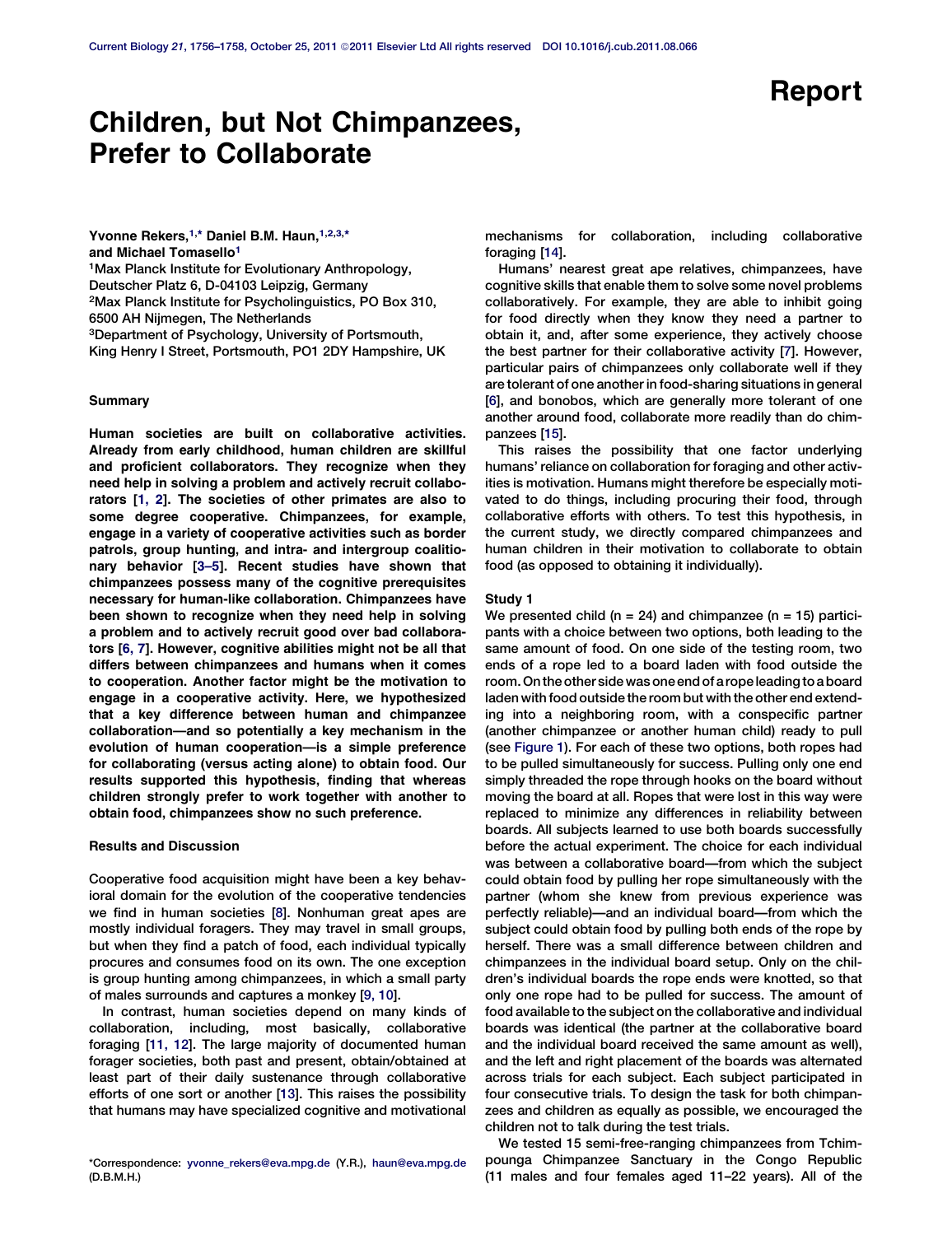<span id="page-1-0"></span>

Figure 1. Experimental setup for chimpanzees in study 1

chimpanzees were wild-born, unrelated orphans. At the time of testing, all chimpanzees lived in social groups and had food and water freely available at all times throughout the tests. Subjects had participated previously in studies investigating their social cognitive abilities but were naive to the kind of apparatus and setup used in this study. All subjects could choose to stop participating at any time. In addition, 24 3-year-old children participated (12 males and 12 females aged 2 years and 10 months to 3 years and 4 months). They were tested at kindergartens in Leipzig, Germany. All were native German speakers and came from heterogeneous socioeconomic backgrounds.

Chimpanzee cooperative partners lived in the same social group as the subjects. Individuals were tolerant of one another. Child subjects and cooperation partners were both from the same kindergarten. Both child and chimpanzee cooperative partners participated in multiple sessions. (See [Supplemental](#page-2-0) [Experimental Procedures](#page-2-0) for full methodological details.)

Human children chose the collaborative board (78.13%) significantly more often than did the chimpanzees (58.33%)  $(U = 88.0, p = 0.005, Mann-Whitney U exact test)$ . Children's choice of the collaborative board was also more frequent than would be expected by chance alone  $(p < 0.001$ , binominal exact test), whereas the chimpanzees chose between the two boards randomly (Figure 2) (see also [Supplemental](#page-2-0) [Experimental Procedures](#page-2-0) for individual performances and additionally analyses).

These results suggest that human children, but not chimpanzees, have a preference to work together with a partner (as opposed to alone) to obtain food. One alternative explanation is that the two different kinds of actions—collaborative versus individual—might not be equally effortful. Therefore, we measured the time children and chimpanzees needed to



Figure 2. The Percentage of Trials of Study 1 and Study 2 in which the Subjects Chose the Collaborative Board Error bars indicate standard error of the mean.

obtain the reward using each of the two boards. Chimpanzees needed significantly more time on the individual board (mean 8 s) than on the collaborative board (mean 3.7 s; p < 0.001, three ties, Wilcoxon exact test) to obtain the reward. So, although chimpanzees were faster in obtaining the reward on the collaborative board, they did not show a preference for this board. In contrast, human children needed the same amount of time (mean 6 s) to obtain the reward on both boards (p = not significant [ns], two ties, Wilcoxon exact test). So the preference for the collaborative board could not be explained by a difference in the difficulty of the two boards.

A second alternative explanation might be that children avoid scenarios that allow others to free ride. In the present study, the partner received a reward regardless of which board the subject chose. This makes the partner a ''free rider'' if the participant chose the individual board. Children's preference for the collaborative board thus might have been caused by a preference to not allow the partner to free ride. To test the validity of this alternative explanation, we conducted a second study with human children only.

# Study 2

The method of study 2 resembled the method of study 1, with the one difference being that now the potential partner never received a reward, neither on the collaborative nor on the individual board. The amount of food available to the subject on the collaborative and individual boards was identical to study 1. After the trial was completed, the partner secretly received a reward in absence of the subject. We recruited 12 3-yearold children from the same population as in study 1 (six males and six females aged 2 years and 10 months to 3 years and 4 months).

Again, subjects chose the collaborative board significantly more often than would be expected by chance (81.25%; p < 0.001, binominal exact test) (Figure 2). Again, no significant difference in the amount of time needed to obtain the reward was found (mean time needed on the collaborative board = 8 s, mean time needed on the individual board = 10 s;  $p = ns$ , one tie, Wilcoxon exact test).

Taken together, the results of study 1 and study 2 are consistent with the hypothesis that children are motivated to engage in collaborative over individual activities [\[2, 16](#page-2-0)], specifically in the current study, to obtain food. Collaborative foraging may well have been a key behavioral domain in which humans evolved a suite of new proximate mechanisms, both cognitive and motivational, for collaborating with others in